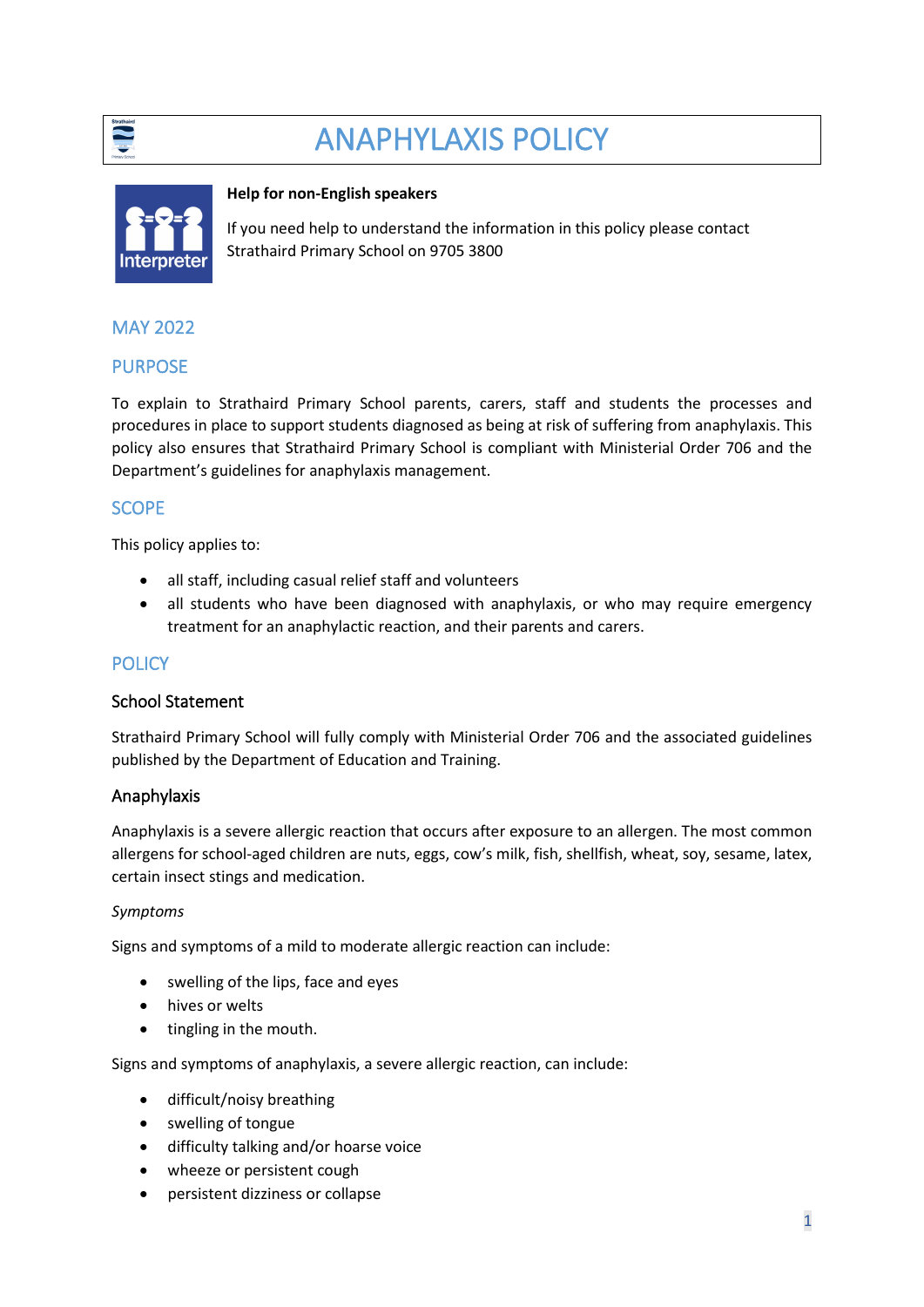- student appears pale or floppy
- abdominal pain and/or vomiting.

Symptoms usually develop within ten minutes and up to two hours after exposure to an allergen, but can appear within a few minutes.

#### *Treatment*

Adrenaline given as an injection into the muscle of the outer mid-thigh is the first aid treatment for anaphylaxis.

Individuals diagnosed as being at risk of anaphylaxis are prescribed an adrenaline autoinjector for use in an emergency. These adrenaline autoinjectors are designed so that anyone can use them in an emergency.

## Individual Anaphylaxis Management Plans

All students at Strathaird Primary School who are diagnosed by a medical practitioner as being at risk of suffering from an anaphylactic reaction must have an Individual Anaphylaxis Management Plan. When notified of an anaphylaxis diagnosis, the Principal of Strathaird Primary School is responsible for developing a plan in consultation with the student's parents/carers.

Where necessary, an Individual Anaphylaxis Management Plan will be in place as soon as practicable after a student enrols at Strathaird Primary School and where possible, before the student's first day.

Parents and carers must:

- obtain an ASCIA Action Plan for Anaphylaxis from the student's medical practitioner and provide a copy to the school as soon as practicable
- immediately inform the school in writing if there is a relevant change in the student's medical condition and obtain an updated ASCIA Action Plan for Anaphylaxis
- provide an up-to-date photo of the student for the ASCIA Action Plan for Anaphylaxis when that Plan is provided to the school and each time it is reviewed
- provide the school with a current adrenaline autoinjector for the student that has not expired;
- participate in annual reviews of the student's Plan.

Each student's Individual Anaphylaxis Management Plan must include:

- information about the student's medical condition that relates to allergies and the potential for anaphylactic reaction, including the type of allergies the student has
- information about the signs or symptoms the student might exhibit in the event of an allergic reaction based on a written diagnosis from a medical practitioner
- strategies to minimise the risk of exposure to known allergens while the student is under the care or supervision of school staff, including in the school yard, at camps and excursions, or at special events conducted, organised or attended by the school
- the name of the person(s) responsible for implementing the risk minimisation strategies, which have been identified in the Plan
- information about where the student's medication will be stored
- the student's emergency contact details
- an up-to-date ASCIA Action Plan for Anaphylaxis completed by the student's medical practitioner.

#### *Review and updates to Individual Anaphylaxis Management Plans*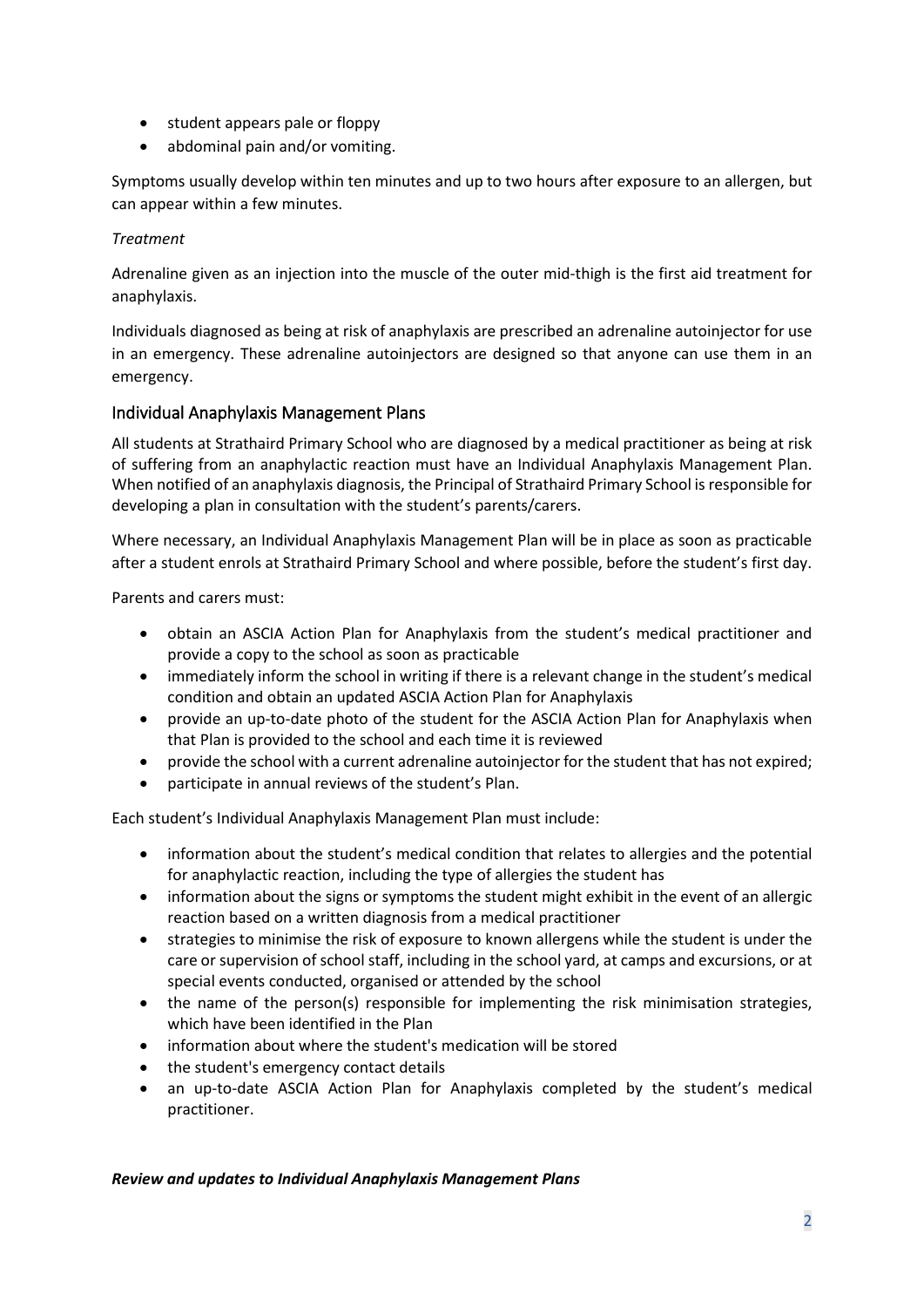A student's Individual Anaphylaxis Management Plan will be reviewed and updated on an annual basis in consultation with the student's parents/carers. The plan will also be reviewed and, where necessary, updated in the following circumstances:

- as soon as practicable after the student has an anaphylactic reaction at school
- if the student's medical condition, insofar as it relates to allergy and the potential for anaphylactic reaction, changes
- when the student is participating in an off-site activity, including camps and excursions, or at special events including fetes and concerts.

Our school may also consider updating a student's Individual Anaphylaxis Management Plan if there is an identified and significant increase in the student's potential risk of exposure to allergens at school.

## Location of plans and adrenaline autoinjectors

A copy of each student's Individual Anaphylaxis Management Plan will be stored with their ASCIA Action Plan for Anaphylaxis in the student's classroom, together with the student's adrenaline autoinjector. A laminated colour copy of the ASCIA Action Plan will be displayed in the classroom.

Adrenaline autoinjectors must be clearly labelled with the student's name, be in an accessible designated place and be easily visible within the classroom. The student's adrenaline autoinjector will also have a duplicate copy of their ASCIA Action Plan attached to the autoinjector at all times for instances when the adrenaline autoinjector is required to be on their person, for example, school excursions.

The batch number and expiry date of each student's autoinjector will be noted and monitored by the First Aid Co-ordinator. The First Aid Co-ordinator may utilise computer programs which provide quick and easy reminders for the school ie. EpiClub. The First Aid Co-ordinator is responsible for monitoring the condition of autoinjectors and provide parents with 1 month notice of the need to update an autoinjector.

A separate copy of each student's Individual Anaphylaxis Management Plan will be stored with their ASCIA Action Plan for Anaphylaxis at the First Aid Room. Copies of each student's Individual Anaphylaxis Management Plan are also located at the school office in the CRT (Casual Relief Teacher) classroom folders.

Strathaird Primary School maintains and funds 3 adrenaline autoinjectors for general use at all times on the school grounds. Two are located in the First Aid Room and one in the BER Building. All are labelled "general use".

Medication for those students at risk of anaphylaxis will be stored and labelled with their name at the First Aid Room, together with adrenaline autoinjectors for general use.

School staff and casual relief teachers are provided first aid medical alert cards of each student at risk of anaphylaxis while fulfilling yard duty. Medical alert cards are attached to first aid yard duty bags and are easily accessible by school staff in the event of an incident. The First Aid Co-ordinator is responsible for implementing and maintaining these yard duty cards.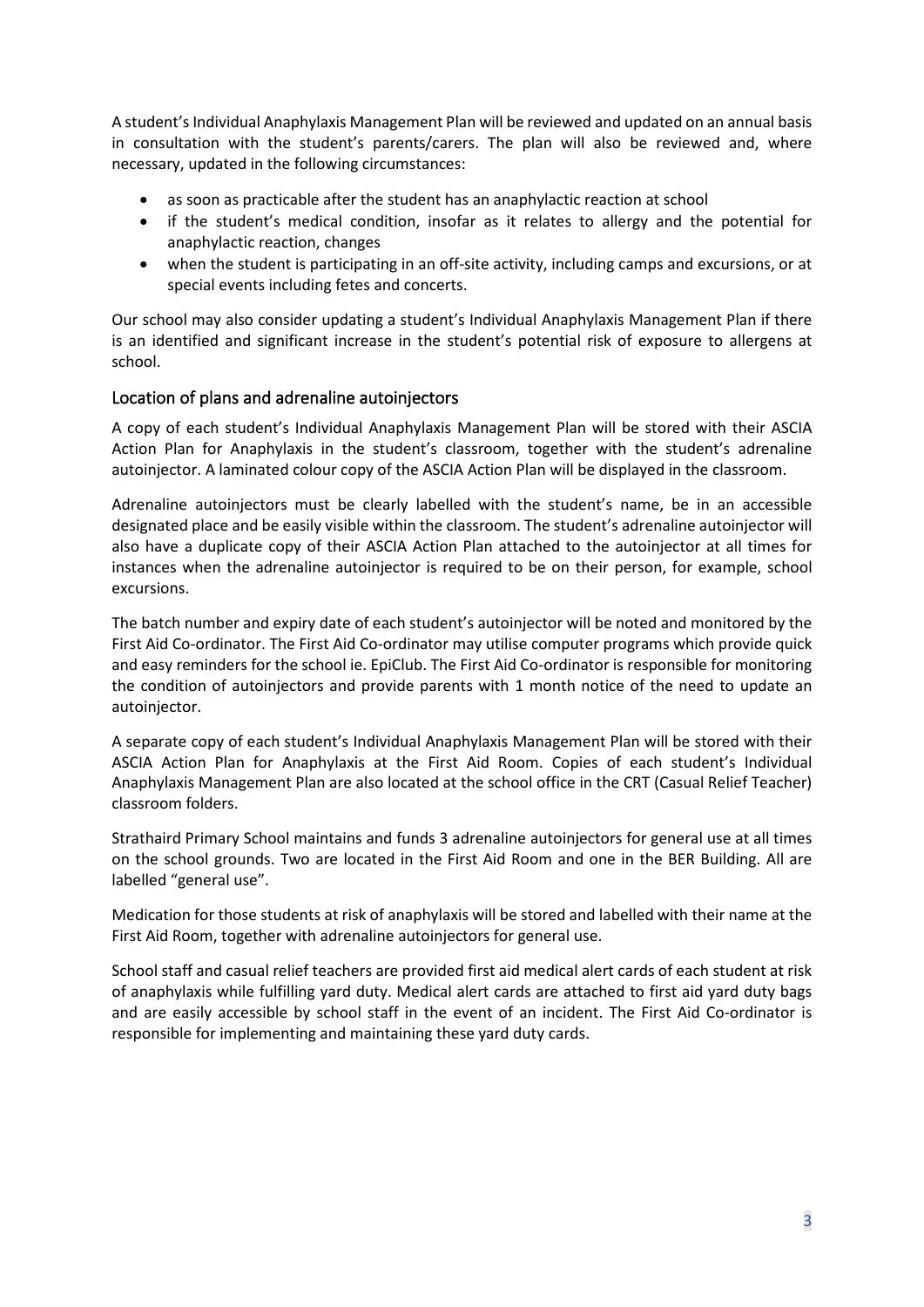# Risk Minimisation Strategies

The key to prevention of anaphylaxis in schools is knowledge of those students who have been diagnosed at risk, awareness of triggers (allergens) and initiatives in prevention of exposure to those triggers.

Partnerships between parents and our school is important in ensuring that certain foods or items, are kept from the student while at school, camps or excursions. See Allergy Aware Policy.

To reduce the risk of a student suffering from an anaphylactic reaction at Strathaird Primary School, we have put in place the following strategies:

- Communication to be maintained in raising student and parent awareness of severe allergies and our school's allergy aware initiatives. Nut allergy letters sent home with all students at the beginning of each school year. Letter also available in Dari. Annual Newsletter reminders.
- staff and students are regularly reminded to wash their hands after eating
- students are discouraged from sharing food
- garbage bins at school are to remain covered with lids to reduce the risk of attracting insects
- gloves and/or tongs must be worn when picking up papers or rubbish in the playground;
- school canteen staff are trained in appropriate food handling to reduce the risk of crosscontamination
- year groups will be informed of allergens that must be avoided in advance of class parties, events or birthdays. Parents of students at risk may be invited to attend class parties as a helper. Discussions regarding any activities to occur well in advance to give time in organising alternatives and implementing procedures.
- Teachers of students with the condition should avoid the use of food treats as rewards in class.
- No nuts, peanut butter or other nut products to be used in curriculum or extra curriculum activity.
- General use EpiPens are stored in the First Aid Room and BER Building.
- Planning for off-site activities will include risk minimisation strategies for students at risk of anaphylaxis including supervision requirements, appropriate number of trained staff, emergency response procedures and other risk controls appropriate to the activity and students attending.

#### Adrenaline autoinjectors for general use

Strathaird Primary School will maintain a supply of adrenaline autoinjector(s) for general use, as a back-up to those provided by parents and carers for specific students, and also for students who may suffer from a first time reaction at school.

Adrenaline autoinjectors for general use are stored at the First Aid Room and BER Building and labelled "general use".

The Principal is responsible for arranging the purchase of adrenaline autoinjectors for general use, and will consider:

- the number of students enrolled at Strathaird Primary School at risk of anaphylaxis
- the accessibility of adrenaline autoinjectors supplied by parents
- the availability of a sufficient supply of autoinjectors for general use in different locations at the school, as well as at camps, excursions and events
- the limited life span of adrenaline autoinjectors, and the need for general use adrenaline autoinjectors to be replaced when used or prior to expiry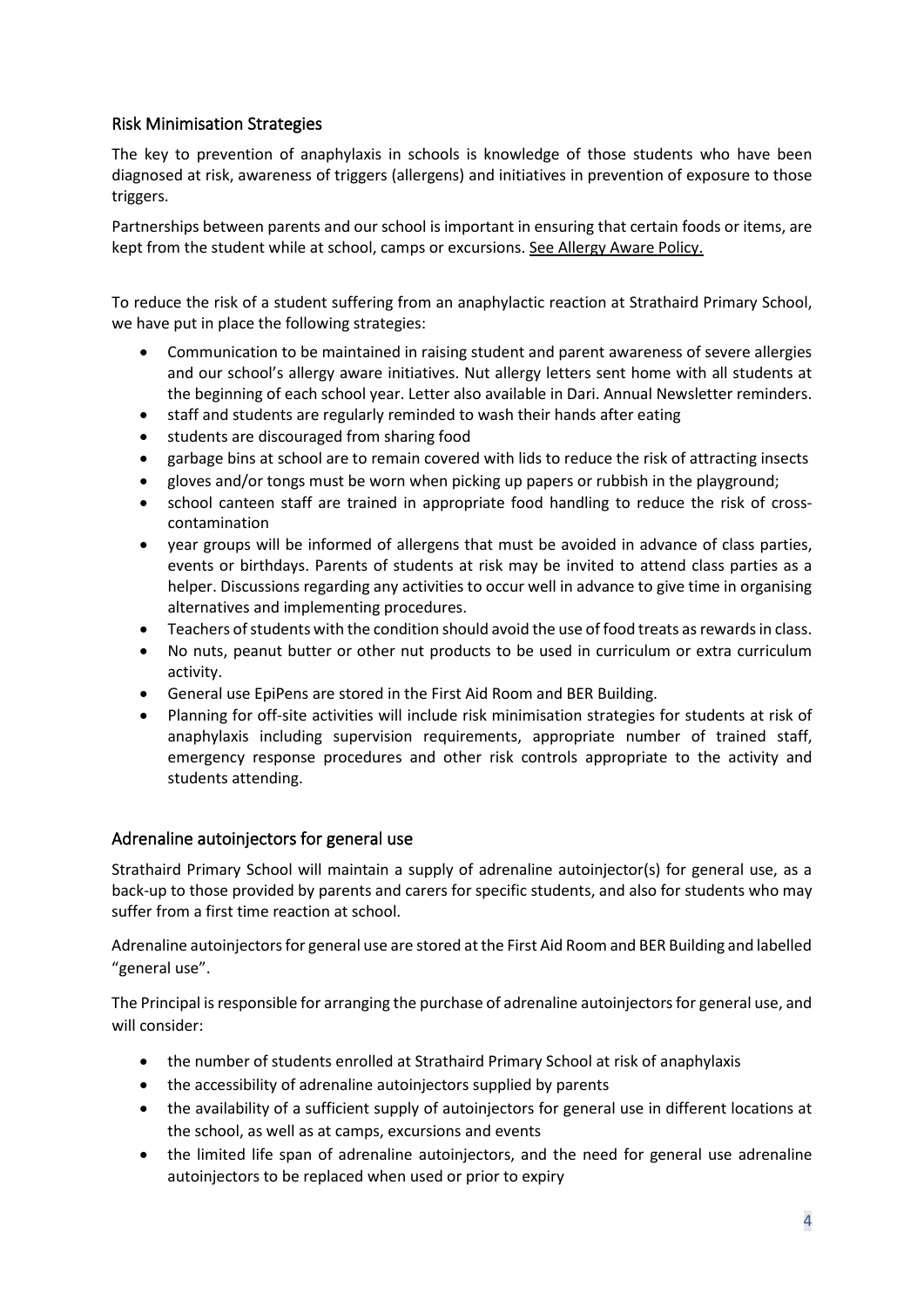• the weight of the students at risk of anaphylaxis to determine the correct dosage of adrenaline autoinjector/s to purchase.

## Emergency Response

In the event of an anaphylactic reaction, the emergency response procedures in this policy must be followed, together with the school's general first aid procedures, emergency response procedures and the student's Individual Anaphylaxis Management Plan.

A complete and up-to-date list of students identified as being at risk of anaphylaxis is maintained by the First Aid Coordinator and stored in the First Aid Room in a folder marked "Anaphylaxis".

For camps, excursions and special events, a designated staff member will be responsible for maintaining a list of students at risk of anaphylaxis attending the special event, together with their Individual Anaphylaxis Management Plans and adrenaline autoinjectors, where appropriate.

If a student experiences an anaphylactic reaction at school or during a school activity, school staff must:

| <b>Step</b> | <b>Action</b>                                                                                                                                                                                                                                                                                                                                                                                        |  |
|-------------|------------------------------------------------------------------------------------------------------------------------------------------------------------------------------------------------------------------------------------------------------------------------------------------------------------------------------------------------------------------------------------------------------|--|
| 1.          | Lay the person flat<br>$\bullet$                                                                                                                                                                                                                                                                                                                                                                     |  |
|             | Do not allow them to stand or walk<br>$\bullet$                                                                                                                                                                                                                                                                                                                                                      |  |
|             | If breathing is difficult, allow them to sit<br>$\bullet$                                                                                                                                                                                                                                                                                                                                            |  |
|             | Be calm and reassuring<br>$\bullet$                                                                                                                                                                                                                                                                                                                                                                  |  |
|             | Do not leave them alone<br>$\bullet$                                                                                                                                                                                                                                                                                                                                                                 |  |
|             | Seek assistance from another staff member or reliable student to locate the<br>$\bullet$<br>student's adrenaline autoinjector or the school's general use autoinjector, and<br>the student's Individual Anaphylaxis Management Plan, (stored with the<br>adrenaline autoinjector or at the First Aid Room).<br>If the student's plan is not immediately available, or they appear to be<br>$\bullet$ |  |
|             | experiencing a first time reaction, follow steps 2 to 5                                                                                                                                                                                                                                                                                                                                              |  |
| 2.          | Administer an EpiPen or EpiPen Jr                                                                                                                                                                                                                                                                                                                                                                    |  |
|             | Remove from plastic container                                                                                                                                                                                                                                                                                                                                                                        |  |
|             | Form a fist around the EpiPen and pull off the blue safety release (cap)<br>$\bullet$                                                                                                                                                                                                                                                                                                                |  |
|             | Place orange end against the student's outer mid-thigh (with or without<br>$\bullet$<br>clothing)                                                                                                                                                                                                                                                                                                    |  |
|             | Push down hard until a click is heard or felt and hold in place for 3 seconds<br>$\bullet$<br>Remove EpiPen<br>$\bullet$                                                                                                                                                                                                                                                                             |  |
|             | Note the time the EpiPen is administered<br>$\bullet$                                                                                                                                                                                                                                                                                                                                                |  |
|             | Retain the used EpiPen to be handed to ambulance paramedics along with the<br>$\bullet$<br>time of administration                                                                                                                                                                                                                                                                                    |  |
|             | <b>OR</b>                                                                                                                                                                                                                                                                                                                                                                                            |  |
|             | Administer an Anapen® 500, Anapen® 300, or Anapen® Jr.                                                                                                                                                                                                                                                                                                                                               |  |
|             | Pull off the black needle shield<br>$\bullet$                                                                                                                                                                                                                                                                                                                                                        |  |
|             | Pull off grey safety cap (from the red button)<br>$\bullet$                                                                                                                                                                                                                                                                                                                                          |  |
|             | Place needle end firmly against the student's outer mid-thigh at 90 degrees (with<br>$\bullet$<br>or without clothing)                                                                                                                                                                                                                                                                               |  |
|             | Press red button so it clicks and hold for 10 seconds<br>$\bullet$                                                                                                                                                                                                                                                                                                                                   |  |
|             | Remove Anapen®<br>$\bullet$                                                                                                                                                                                                                                                                                                                                                                          |  |
|             | Note the time the Anapen is administered<br>$\bullet$                                                                                                                                                                                                                                                                                                                                                |  |
|             | Retain the used Anapen to be handed to ambulance paramedics along with the<br>$\bullet$<br>time of administration                                                                                                                                                                                                                                                                                    |  |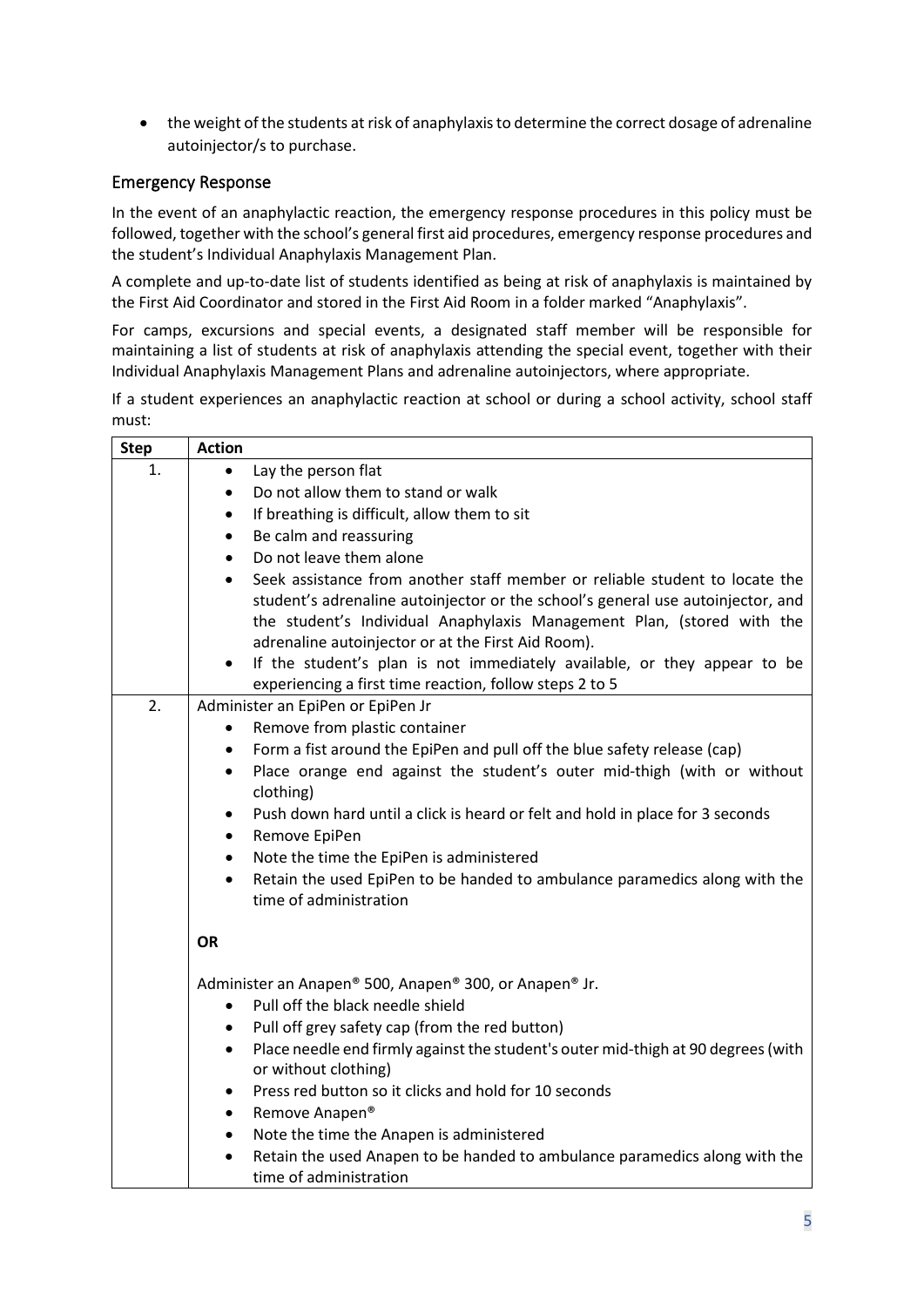| 3. | Call an ambulance (000)                                                               |  |
|----|---------------------------------------------------------------------------------------|--|
| 4. | If there is no improvement or severe symptoms progress (as described in the ASCIA     |  |
|    | Action Plan for Anaphylaxis), further adrenaline doses may be administered every five |  |
|    | minutes, if other adrenaline autoinjectors are available.                             |  |
| 5. | Contact the student's emergency contacts.                                             |  |

If a student appears to be having a severe allergic reaction but has not been previously diagnosed with an allergy or being at risk of anaphylaxis, school staff should follow steps  $2 - 5$  as above.

Schools can use either the EpiPen® **and Anapen® on any student** suspected to be experiencing an anaphylactic reaction, regardless of the device prescribed in their ASCIA Action Plan.

Where possible, schools should consider using the correct dose of adrenaline autoinjector depending on the weight of the student. However, in an emergency if there is no other option available, any device should be administered to the student.

## Communication Plan

This policy will be available on Strathaird Primary School's website so that parents and other members of the school community can easily access information about Strathaird Primary School's anaphylaxis management procedures. The parents and carers of students who are enrolled at Strathaird Primary School and are identified as being at risk of anaphylaxis will also be provided with a copy of this policy.

The Principal is responsible for ensuring that all relevant staff, including casual relief staff, canteen staff and volunteers are aware of this policy and Strathaird Primary School's procedures for anaphylaxis management. Casual relief staff and volunteers who are responsible for the care and/or supervision of students who are identified as being at risk of anaphylaxis will also receive a verbal briefing on this policy, their role in responding to an anaphylactic reaction and where required, the identity of students at risk. Copies of each student's Individual Anaphylaxis Management Plan are located at the school office in the CRT (Casual Relief Teacher) classroom folders and provided to casual relief staff for the day upon arrival.

The Principal is also responsible for ensuring relevant staff are trained and briefed in anaphylaxis management, consistent with the Department's [Anaphylaxis Guidelines.](https://www2.education.vic.gov.au/pal/anaphylaxis/guidance)

#### Staff training

The Principal will ensure that the following school staff are appropriately trained in anaphylaxis management:

- School staff who conduct classes attended by students who are at risk of anaphylaxis
- School staff who conduct specialist classes, admin staff, first aiders and any other member of school staff as required by the principal based on a risk assessment.

Two staff members will be nominated as Staff Verifiers (the First Aid Coordinator and one other staff member) who are required to undertake training must have completed:

Staff who are required to undertake training must have completed:

- an approved face-to-face anaphylaxis management training course in the last three years, or
- an approved online anaphylaxis management training course in the last two years.